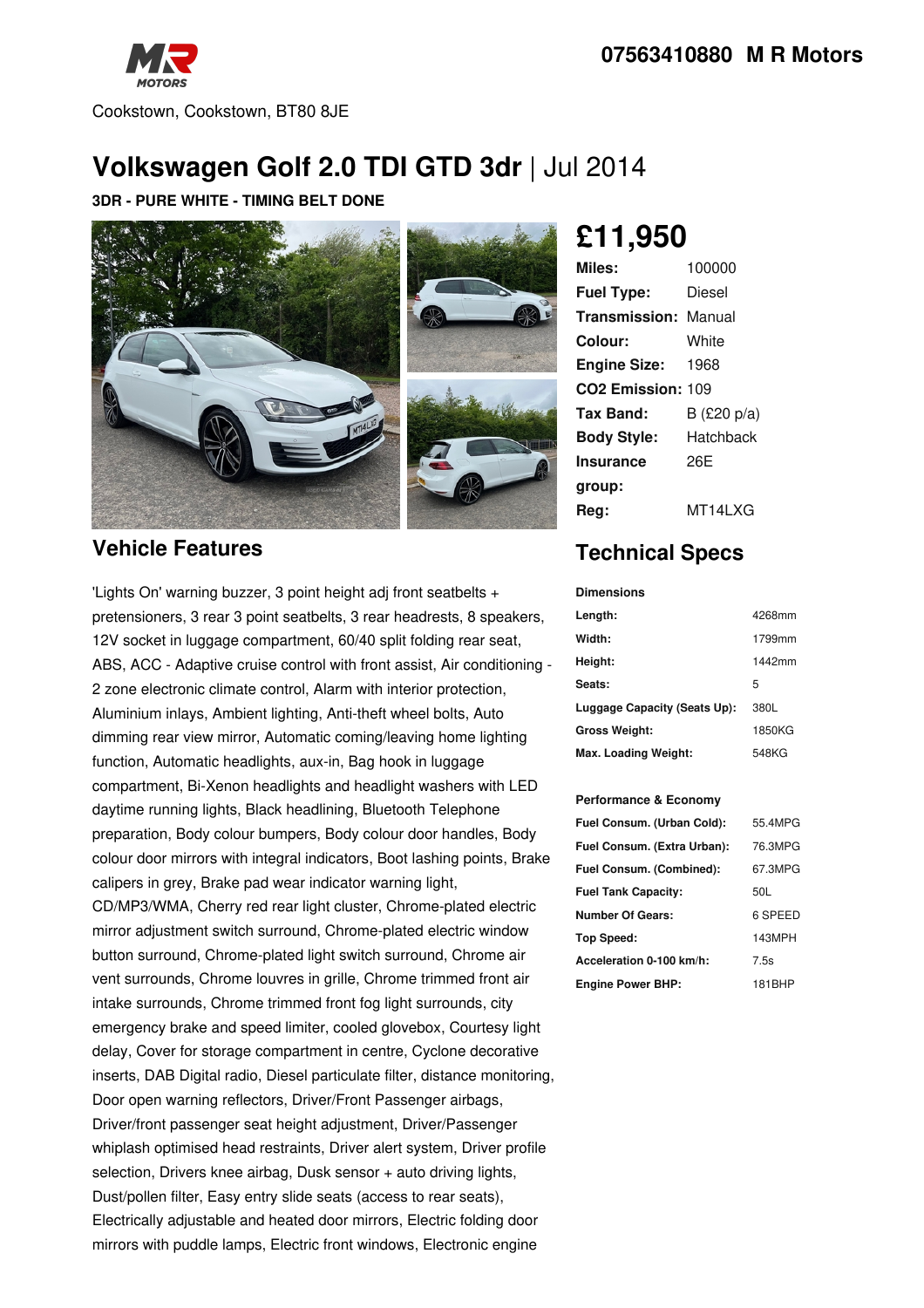immobiliser, Electronic parking brake with auto hold, Electronic tyre pressure monitoring, ESP with EDL + ASR, Exterior temperature gauge, Flat tyre indicator, Front  $+$  rear carpet mats, Front and rear curtain airbags, Front centre armrest with storage box and rear air vents, Front footwell illumination, Front passenger airbag deactivation, Front reading lights, Front seat back storage pockets, Front side airbags, Fuel cut off safety device, Gloss black decorative inserts in dash, Grab handles, HBA (Hydraulic Brake Assist), Heated rear windscreen, Heat insulated tinted glass 65% light absorbing from B pillar back, Height/reach adjust steering wheel, height adjustable and removable, Honeycomb radiator grille - black, illuminated, Illuminated door sills, Illuminated vanity mirrors, Instrument cluster in white, Isofix preparation for 2 rear child seats, LED front fog lights, LED rear lights, LED rear number plate lights, Load through provision, Lockable, Lowered sports suspension, Luggage compartment cover, Luggage compartment lighting, MDI with USB/iPod connection cables, Multifunction computer, Multi function display colour screen, Multifunction leather steering wheel with leather gear knob/handbrake grip, PAS - speed related, Passenger underseat drawer, Pre crash system, Rain sensor, Range adjustable headlights, Rear centre armrest with 2 cupholders, Rear cupholder, Rear diffuser, Rear reading lights, Rear roof spoiler, Rear windscreen washer and wiper with interval delay, Remote central locking with 2 remote folding keys, Removable armrests, Rev counter, Reverse activated kerb-view adjustment on passenger's door mirror, Stainless steel pedals, Steel space saver spare wheel, Storage box in luggage compartment, Storage compartment in roof console with cover, Storage compartments in doors, Trip and service interval display, Twin exhaust tailpipe, Ultrasonic front and rear optical and audible parking sensors, USB and SD card reader, Variable boot floor, Warning buzzer and light for front seatbelts unfastened, Warning triangle and first aid kit holder, White adjustable panel illumination, Windscreen wipers/ intermittent wipe  $+$  4 position delay

### **Vehicle Description**

2014 Volkswagen Golf GTD

2.0 Diesel 184 BHP Full Service History Mot to August 22 100,000 miles £20 Road Tax Adaptive Cruise Control Multifunction Steering Wheel Bluetooth \ AUX

Upgraded 19'GTD Alloys Included

\_\_\_\_\_\_\_\_\_\_\_\_\_\_\_\_\_\_\_\_